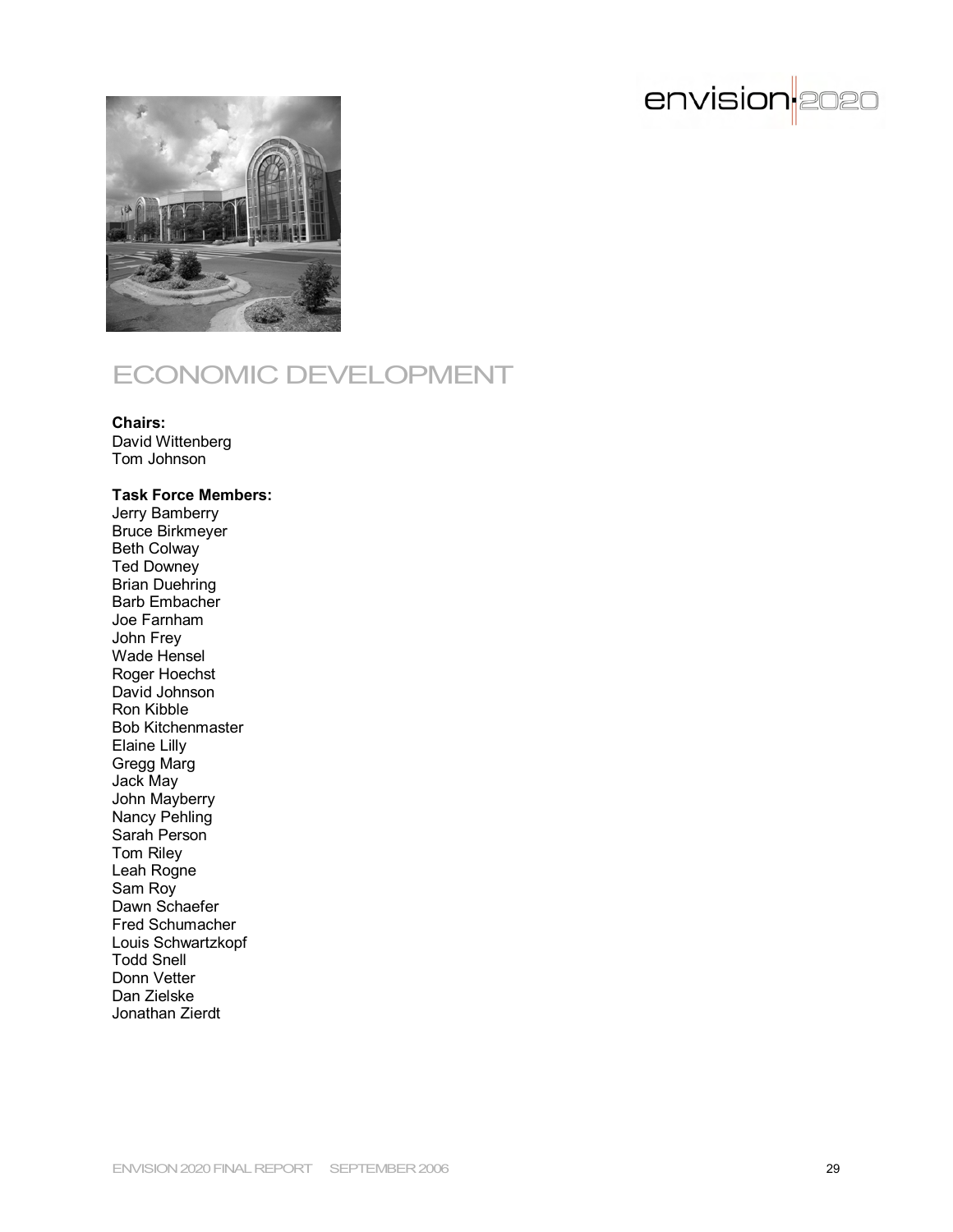

# ECONOMIC DEVELOPMENT

## **Mini-vision:**

In 2020 we will have a growing, vibrant, diverse regional economy that responsibly leverages the resources specific to South Central Minnesota while promoting Business Development and a high quality of life.

## **Goal 1:**

Energy Diversification

## **Rationale for Addressing Energy Diversification:**

It's the right thing to do. We are exhausting our resources and we need to become regionally self-reliant for our energy. We need to act as stewards of the Earth, and leave the world a better place than we found it.

### **Strategy 1:**

Foster awareness that change is imminent. Define the problem and present solutions. Get the community to buy in and keep them updated of changes.

# **Action Steps:**

1. Establish a unified vision about energy and environment.

Responsible Parties: Energy diversification subcommittee (Convener); regional experts Timeline: 12 Months Resource Needs/Options: Time of the parties involved

2. Gain buy-in from community leaders and citizens

Responsible Parties: City Councils; County Commissions; The Chamber of Commerce; The Regional Development Council; key farm organizations; leaders in higher education, school districts, hospitals, and non-profits; service clubs Timeline: 3 months maximum Resource Needs/Options: One unified presentation produced by Parties involved; Media Specialist; 8-10 Presenters; Media liaisons

3. Market and deliver the message to the public.

Responsible Parties: Energy Diversification Sub-Committee; local media; a speakers bureau; Individuals to prepare the marketing materials Timeline: 3 months Resource Needs/Options: Media specialist; 8-10 presenters; media liaisons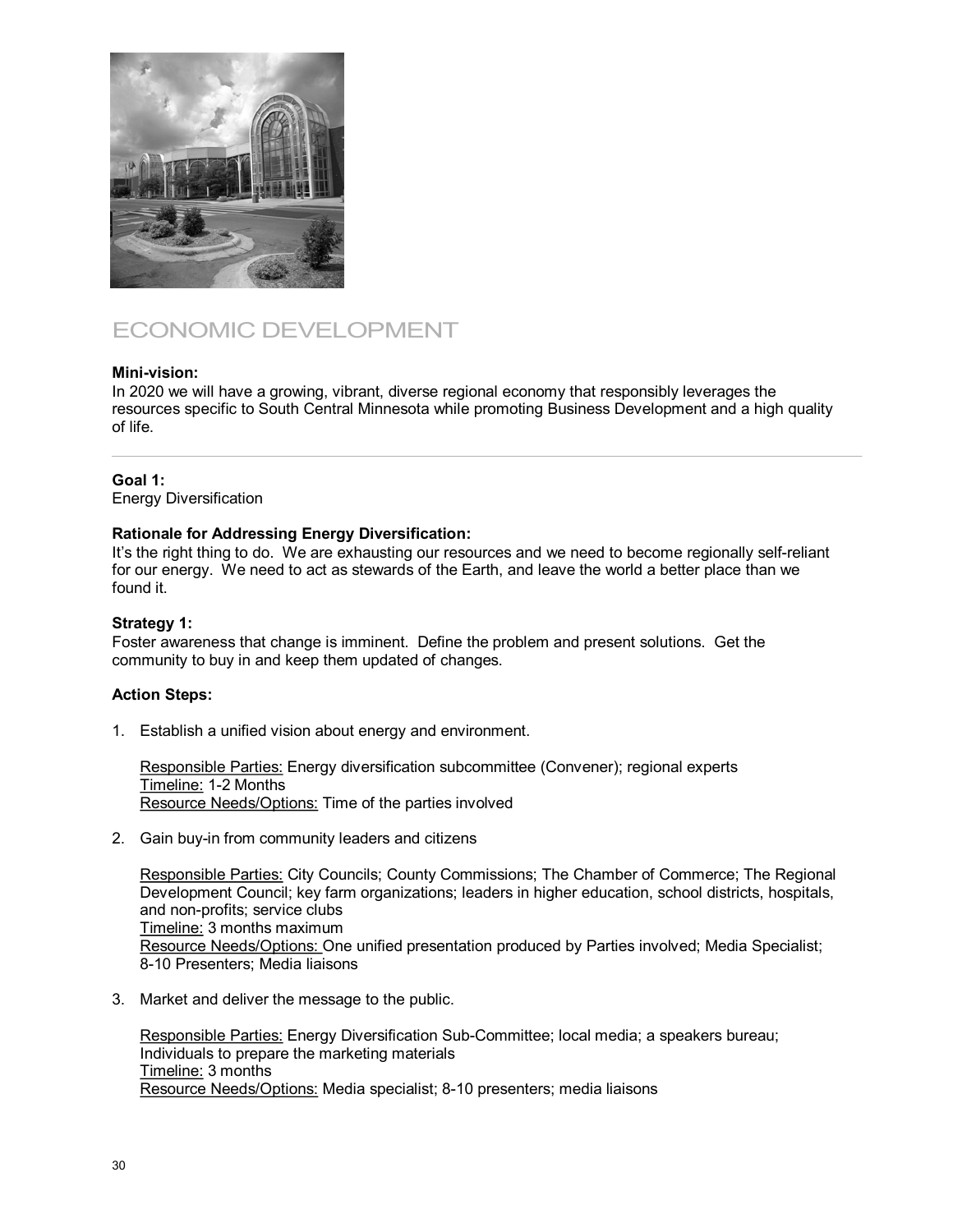4. Find funding mechanisms to support the vision.

Responsible Parties: Media via sub-committee talking points; Go forward commitment by MSU-Center for Excellence (lead); organizations willing to give money to spread the vision; auto dealerships, ethanol plants, utilities, service clubs, MSU Mass Communications Department (in-kind donations). Timeline: 3 months Resource Needs/Options: Media specialist; 8-10 presenters; media liaisons

#### **Measures of Success:**

Endorsement by the community of the creation of, and funding for, an Energy Innovation Center (see Strategy 3).

#### **Strategy 2:**

Inventory our assets, both human and physical.

#### **Action Steps:**

1. Identify key businesses and business clusters, including bio-businesses.

Responsible Parties: GMED with collaborative support from MSU; Graduate Student or Technical Assistant

Timeline: 1 month

Resource Needs/Options: A good source of the technical assistance would be the MSU Geography Department. Funding of the graduate students, and the time requirements of the mentors of the graduate students, are crucial to the success of these action steps.

2. Identify key agricultural associations and business associations.

Responsible Parties: GMED; collaborative support from MSU; Graduate Student or Technical Assistant Timeline: 1 month Resource Needs/Options: Funding and time of MSU Graduate Students

3. Identify physical assets by tapping into existing databases and making them accessible (physical assets include our geography, climate, soils, water, and infrastructure).

Responsible Parties: Two Graduate Students or Technical Assistants; experts in the field; GMED; Rural Advantage; collaborative support from MSU Timeline: 6 months Resource Needs/Options: Funding and time of graduate students

#### **Measures of Success:**

The inventory lists are generated.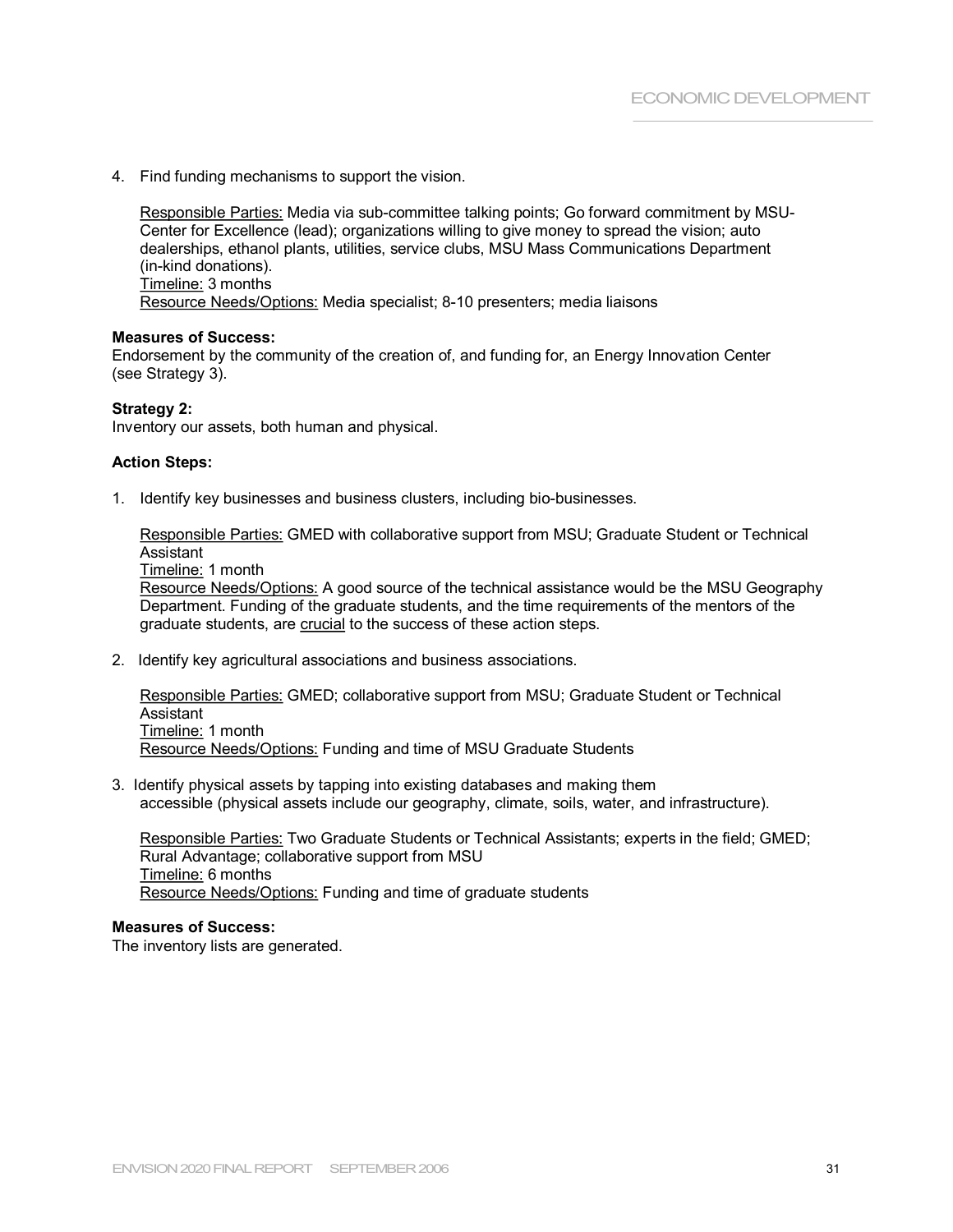## **Strategy 3:**

Work toward an emissions neutral/sustainable local economy by conserving energy, increasing energy efficiency and developing renewable energy industries that are versatile and embrace new solutions.

## **Action Steps:**

1. Create a Center of Energy Innovation (CEI) that nurtures businesses to attain our vision.

Responsible Parties: Collaborative partnership between MSU and GMED (Primary Champions); the MSU President; the Director of the Greater Mankato Economic Development Corporation; key business leaders; funders

Timeline: 2 – 3 years for creation

Resource Needs/Options: The center would require an executive director and a budget. It would apply for grants to the Department of Energy and to energy supporters' foundations. It would facilitate Research & Development and be a clearinghouse of information, and provide information on protection of intellectual property. It would provide information on applying for grants to innovators, and would provide some start-up funds. The center could look to Minnesota Technology Inc., for guidance. Competitions and encouragement of best practices would be done under its auspices. A quasi-permanent income source would be essential for its success.

2. Sponsor competitions to encourage innovation and emergency planning

Responsible Parties: Collaborative partnership between MSU and GMED; standards setting groups (Building codes, ASHRAE, MPCA, etc.); local institutions, business and governmental; Local citizens Timeline: A major competition within a year; two or more competitions a year after that (one or more of which may be in elementary schools). Resource Needs/Options: Staffing, program budget

3. Encourage best energy and environmental practices (LEED standards, EPA standards, geothermal, energy audits, etc.)

Responsible Parties: Collaborative partnership between MSU and GMED; Energy Industry: Excel, Minnegasco, Calpine, Waste Management Timeline: Ongoing Resource Needs/Options: Staffing; Funding for the program budget

4. Set  $CO<sub>2</sub>$  emission reduction targets for the region, then monitor and publicize progress towards a carbon-neutral economy.

Responsible Parties: Local experts, to set and monitor targets; city councils, county commissions; local newspapers, TV and radio stations Timeline: 6 months to establish targets, then ongoing Resource Needs/Options: Time of local experts; cost of monitoring; outreach to media

5. Develop a regional emergency plan for energy shortfalls

Responsible Parties: Local experts, to develop the plan; Xcel, Benco Electric, CenterPoint Energy, city councils and county boards Timeline: 6 months Resource Needs/Options: The Tompkins County Relocalization Plan (available on the internet) is an example of such a plan.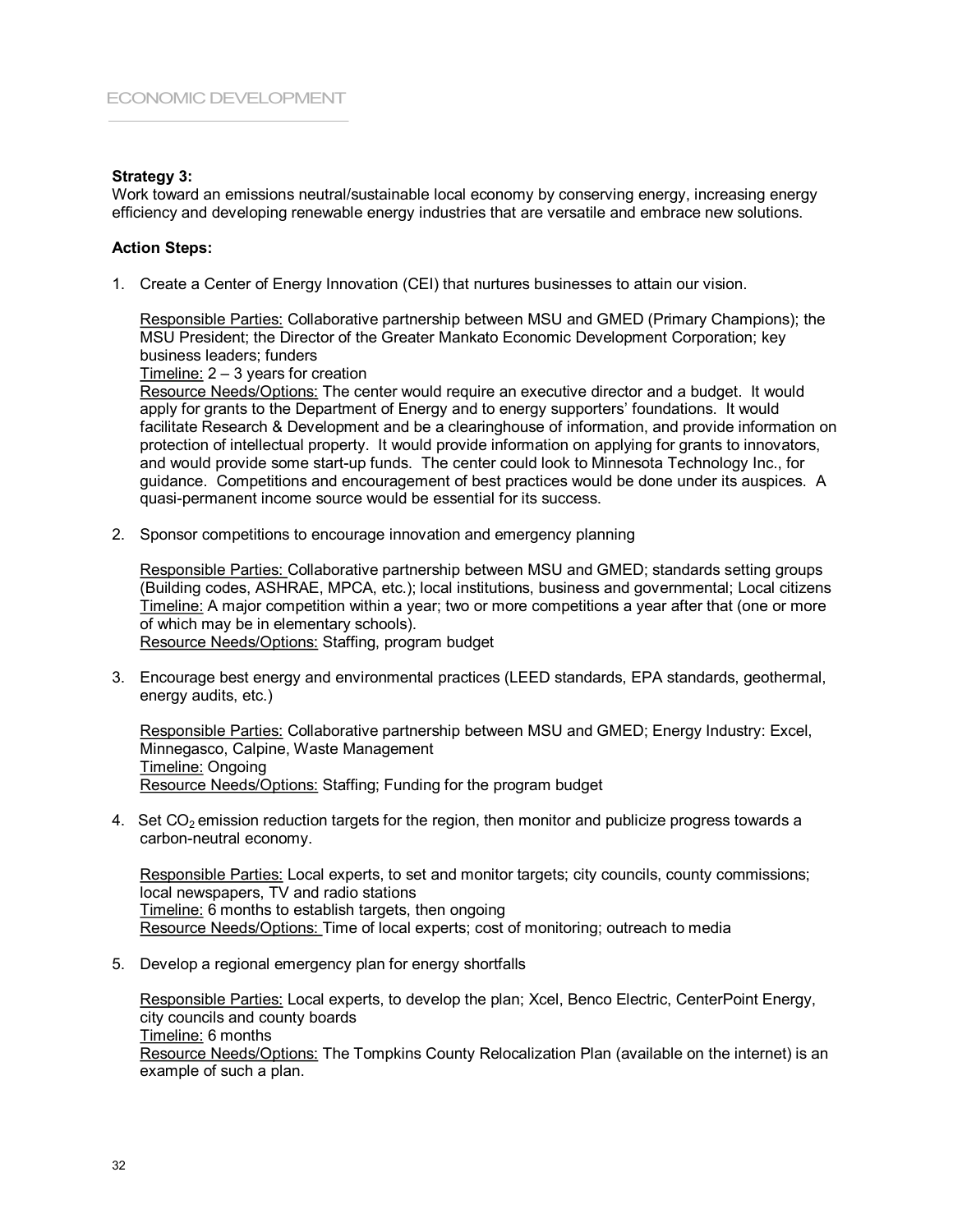### **Measures of Success:**

The establishment and financial support of the center for energy innovation (CEI); the development of  $CO<sub>2</sub>$ emission reduction targets; and the development of a regional energy shortfall emergency plan.

# **Goal 2:**

Optimize our existing resources/businesses to support a livable, sustainable, and regional economy that supports controlled growth.

#### **Rationale for Optimizing Existing Resources:**

Optimize our role and resource as a wholesale distribution, industrial, retail, and service-providing center that best serves our region and ultimately results in economic growth in our region.

#### **Strategy 1:**

Optimize our role and resources pertaining to distribution outlets and services.

#### **Action Steps:**

1. Inventory and measure economic impact of what we distribute.

Responsible Parties: GMED with additional support by representatives of cities and counties in the region (primary champions); Chamber of Commerce, MSU/SCC/Bethany/Rasmussen/Gustavus, Mary Lou Kudela, Diversity Council, Old Towne Association/City of Mankato, Region 9, City of Mankato, Planning & Zoning, North Mankato, Port Authority, other city economic development personnel in the region

Timeline: Create Taskforce Team (1 month); Inventory (2 months) Resource Needs/Options: Region 9 Reports

- 2. Identify gaps and conduct needs analysis by:
	- Performing a supply chain analysis
	- Assessing space availability
	- · Identifying appropriate projects to fill gaps & fulfill needs
	- · Identifying resources to implement strategies
	- · Prioritizing strategies
	- · Facilitating an initial kick off
	- · Developing a report of findings and strategies

Responsible Parties: Primary champions - GMED with additional support from cities and counties in the region Timeline: Gap Analysis (3 months); Test ENS Tool (4 months); Report & Recommendations (5 months) Resource Needs/Options: ENS Tool

- 3. Use gaps and needs analysis to determine real estate Renovation-Reuse-Remodel possibilities by:
	- Conducting an inventory
	- · Assessing current uses
	- · Providing incentives to businesses for renovations

Responsible Parties: Primary champions - GMED with additional support from cities and counties in the region; Association of Realtors, developers

Timeline: Report & Recommendations (5 months) NOTE: Update inventory and gap analysis every 5 years

Resource Needs/Options: Expertise in land use, property conversions, etc.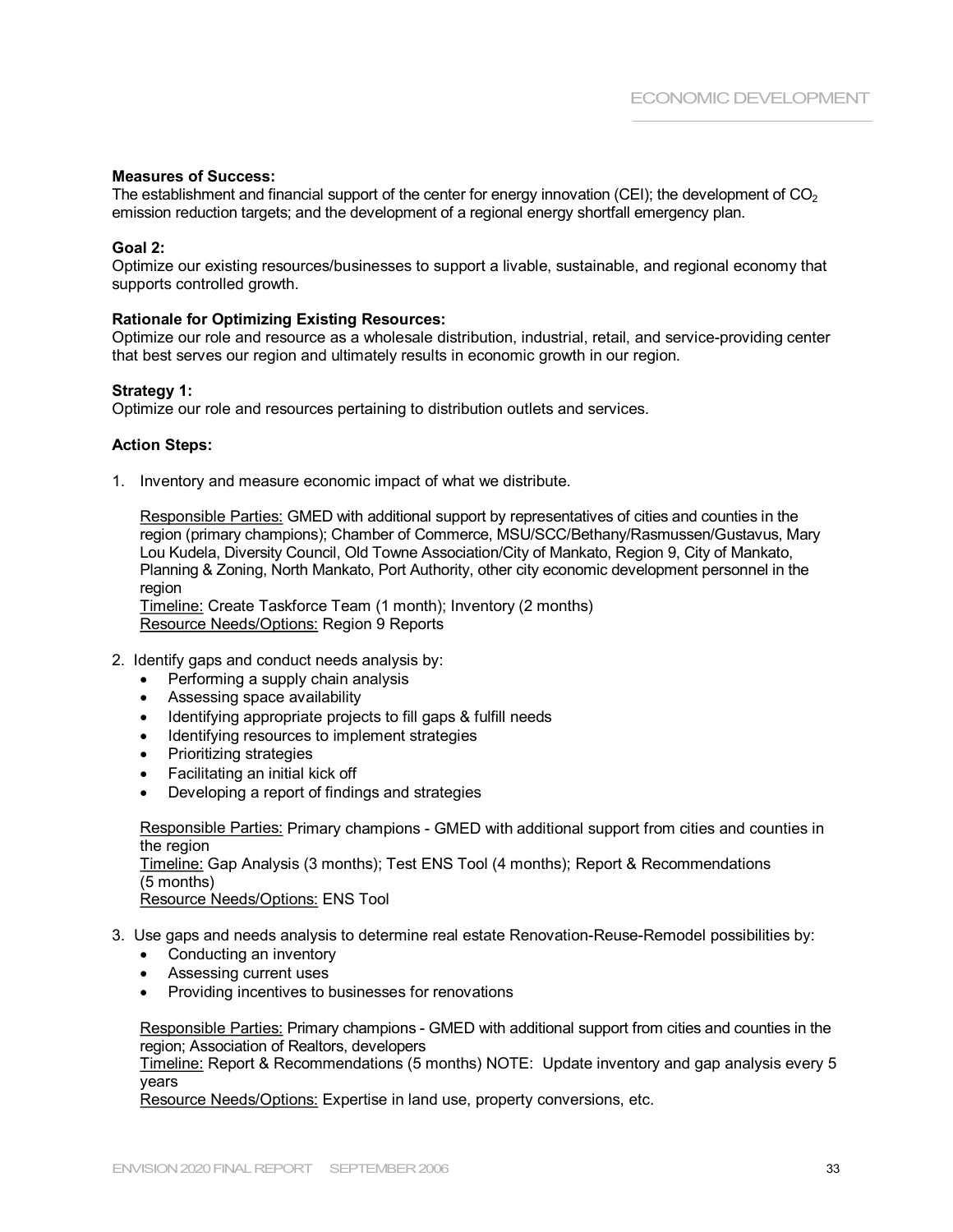## **Measures of Success:**

Specific Actions/Projects are embedded in the cities' master plans and GMED plans. The region has a Controlled Urban Development Plan.

## **Strategy 2:**

Optimize our role and resources as a health care center.

### **Action Steps:**

- 1. Inventory regional health related resources by answering the following questions:
	- · What do we have?
	- What do we need?
	- What future needs can we predict?
	- · What gaps exist with respect to future needs?

Responsible Parties: Health Care Council (primary champion); ISJ, Mankato Clinic, Outpatient service providers, Open Door Health Center, Third party payers such as BCBSM, YWCA, YMCA, VINE, Social Services, MSU – Center on Aging, ISJ-Mayo Health Systems, Mankato Clinic. Orthopedic and Fracture Clinic, Open Door Clinic, Alternative Options Representatives Timeline: Create Taskforce Team (1 month), Inventory (5 months), Assessment (7 months) Resource Needs/Options: MSU / SCC / MnSCU HEIP staff; State Dept. of Health; county / regional government; Center for Aging / AgeWell Network; Partners for Livable Communities; health care providers; state and regional agencies

- 2. Encourage health care providers to create extended regional amenities through the following steps:
	- Develop a report of current and projected resources
	- · Promote available resources and increase awareness of the region as a health care center
	- · Identify resources and services that may need to be obtained or imported to the community to address needs

Responsible Parties: Health Care Council (primary champion); ISJ, Mankato Clinic, Outpatient service providers, Open Door Health Center, Third party payers such as BCBSM, YWCA, YMCA, VINE, Social Services, MSU – Center on Aging, ISJ-Mayo Health Systems, Mankato Clinic. Orthopedic and Fracture Clinic, Open Door Clinic, Alternative Options Representatives Timeline: Report (10 months)

Resource Needs/Options: Health care providers; state and regional agencies

3. Identify opportunities to leverage the region's graduates at all educational levels (high school, college, university) toward health care and related needs.

Responsible Parties: Health Care Council (primary champion); ISJ, Mankato Clinic, Outpatient service providers, Open Door Health Center, Third party payers such as BCBSM, YWCA, YMCA, VINE, Social Services, MSU – Center on Aging, ISJMayo Health Systems, Mankato Clinic. Orthopedic and Fracture Clinic, Open Door Clinic, Alternative Options Representatives Timeline: Ongoing Resource Needs/Options: ALL educational institutions, health care employers, related businesses

#### **Measures of Success:**

The region enjoys a medical services environment that meets the needs of a diverse and aging population and offers employment opportunities that encourage our graduates to remain in the region to work in health care and related businesses and services.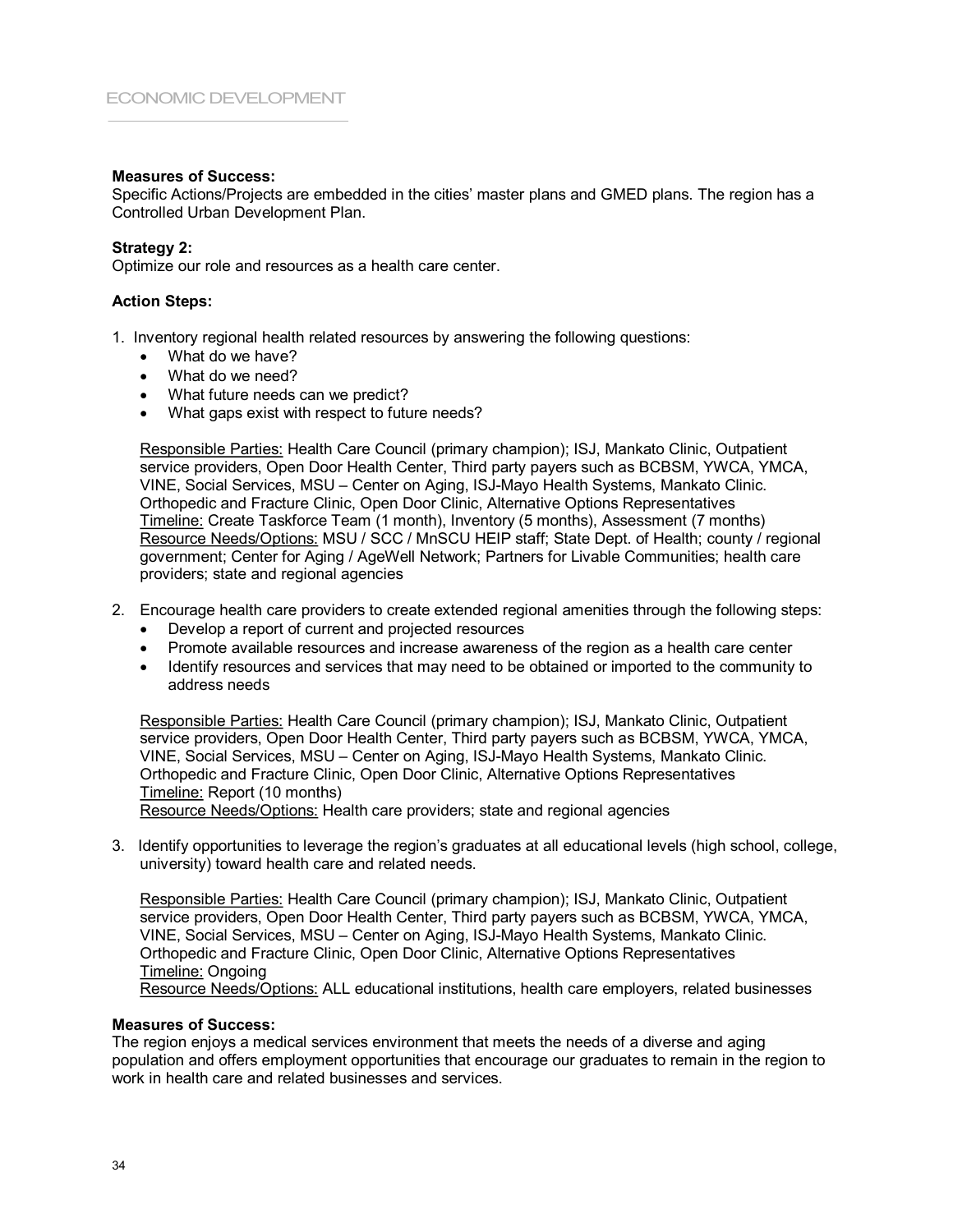# **Strategy 3:**

Optimize our region's human resources.

# **Action Steps:**

- 1. Utilize our existing and predicted workforce demographic information from the following sources to identify potential available workers by classification:
	- Higher education
	- Technical and other post-secondary schools
	- Elder population
	- Inexperienced workers

Responsible Parties: Primary Champion: Cities and Colleges Group (Higher Education, GMED, Chamber, Cities/Colleges); MSU, SCC, MNSCU, Gustavus, Bethany, Rasmussen, K12 schools, Workforce Center, MNRAAA, Chamber

Timeline: Create Taskforce Team (1 month); Inventory (23 months), Develop stakeholders/focus group (2 months)

Resource Needs/Options: Time of all the parties involved.

- 2. Strengthen and connect with regional industry.
	- Link businesses
	- Link schools
	- Link business & schools & natural resources
	- · Identify opportunities

Responsible Parties: Cities and Colleges Group; Business Stakeholders (current businesses connected with education)

Timeline: Research programs and identify new opportunities (180 days) Resource Needs/Options: Current Businesses programs with colleges (use as examples to foster

more programs)

- 3. Foster connections between schools and with regional businesses through the completion of the following steps:
	- · Inventory programs that link businesses to schools.
	- Establish on-going communication with regional businesses to determine needed skills and match with educational programs

Responsible Parties: Cities and Colleges Group: Academic Leaders, Strategic Business Associates, **Chamber** 

Timeline: Ongoing monthly meetings (first year), Quarterly meetings after first year. Resource Needs/Options: The Business Portal; Business Accelerator

- 4. Identify future trends and business needs by:
	- · Conducting research on ways to maximize opportunities for older workers and retain/attract a younger workforce.
	- · Reporting findings and recommended strategies

#### **Measures of Success:**

The region hosts a research park and GMED implements an Executive Education Program. The region implements an Education Plan that considers the needs of a diverse and aging population as well as the region's employers.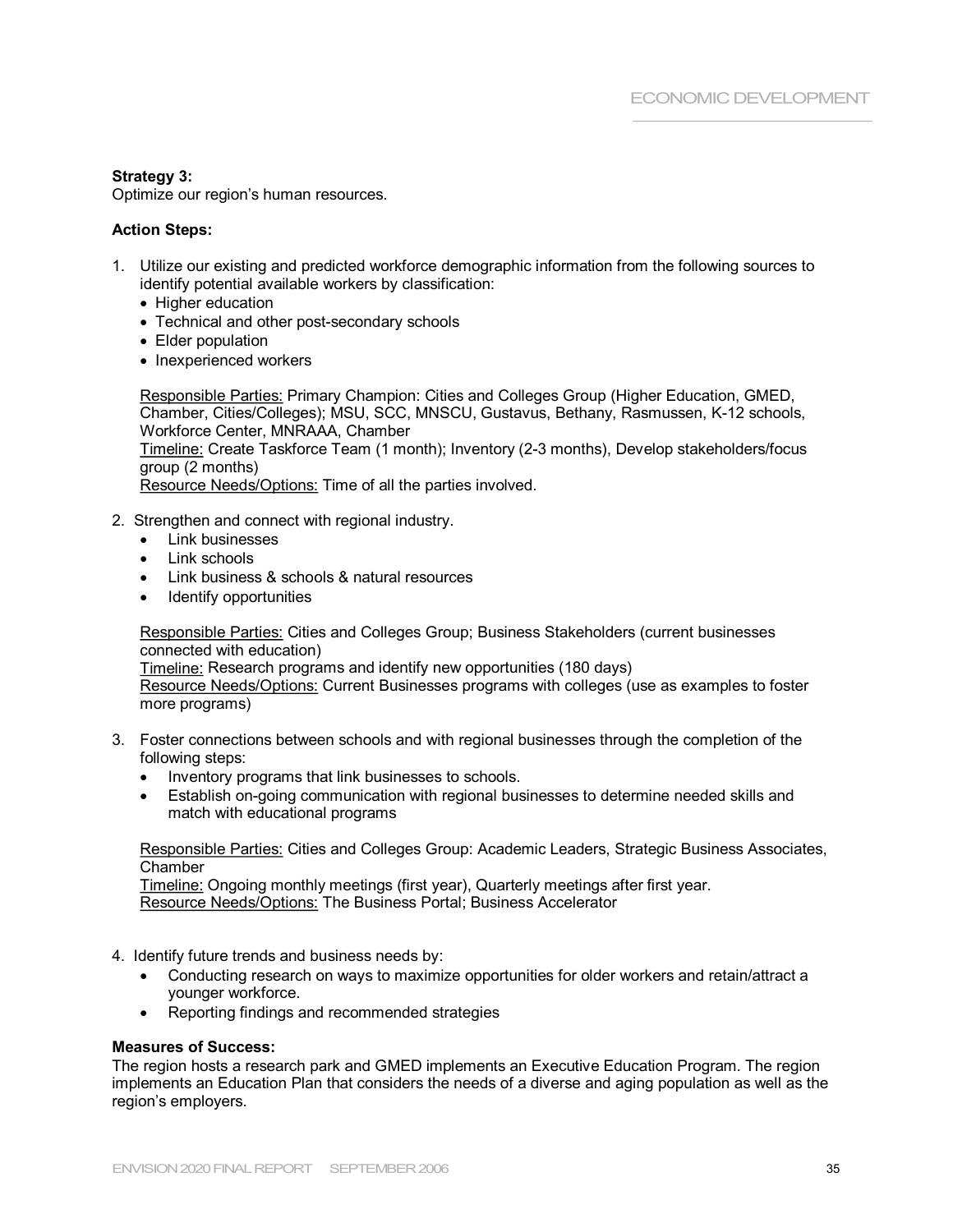## **Strategy 4:**

Optimize our role and resources pertaining to Natural Resources (e.g., agriculture, food production, mining, soil, wind, water).

# **Action Steps:**

- 1. Inventory the region's natural resources by:
	- · Determining resource utilization
	- · Identifying opportunities for existing resources available
	- · Identifying resources available that aren't being utilized
	- · Aligning resources with businesses and/or educational institutions

Responsible Parties: University of Minnesota Extension Office (primary lead); DNR; Natural Resource Services Providers; Ron Kibble/Agricultural Cooperatives; Quarries (Sand/Gravel, SMC/Unimen); Vetter Stone; Coughlan Companies; New Ulm Quartzite; BEC & Surrounding Counties; MSU Geography Department; Rural Advantage

Timeline: Create Taskforce Team (1 month); Inventory resources (5 months); Assessment (7 months);

Resource Needs/Options: City / county documentation of surrounding environment; DNR; Agricultural knowledge (e.g., farmers, cooperatives, agricultural businesses, University of Minnesota Extension); MSU; SCC; Bio-Science Symposium

2. Develop strategy to utilize resources to create an economic impact.

Responsible Parties: University of Minnesota Extension Office (primary champion); stakeholders from Action Step 1 Timeline: Report (10 months) Resource Needs/Options: Time of stakeholders

3. Align resources in the community, region, and outside the region to promote economic development.

Responsible Parties: University of Minnesota Extension Office (primary champion); stakeholders from Action Step 1 Timeline: Review inventory and action plans every 5 years Resource Needs/Options: Time of stakeholders

#### **Measures of Success:**

Master Region AUAR (Alternative Urban AreaWide Review) is completed, Strategy increases economic impact in our community, optimizing available resources while maintaining green space.

#### **Goal 3:**

Business Development

#### **Rationale:**

If we wish to sustain ourselves as a vibrant community and be a place that people choose to live in, then it is crucial that we focus on development of existing and future business.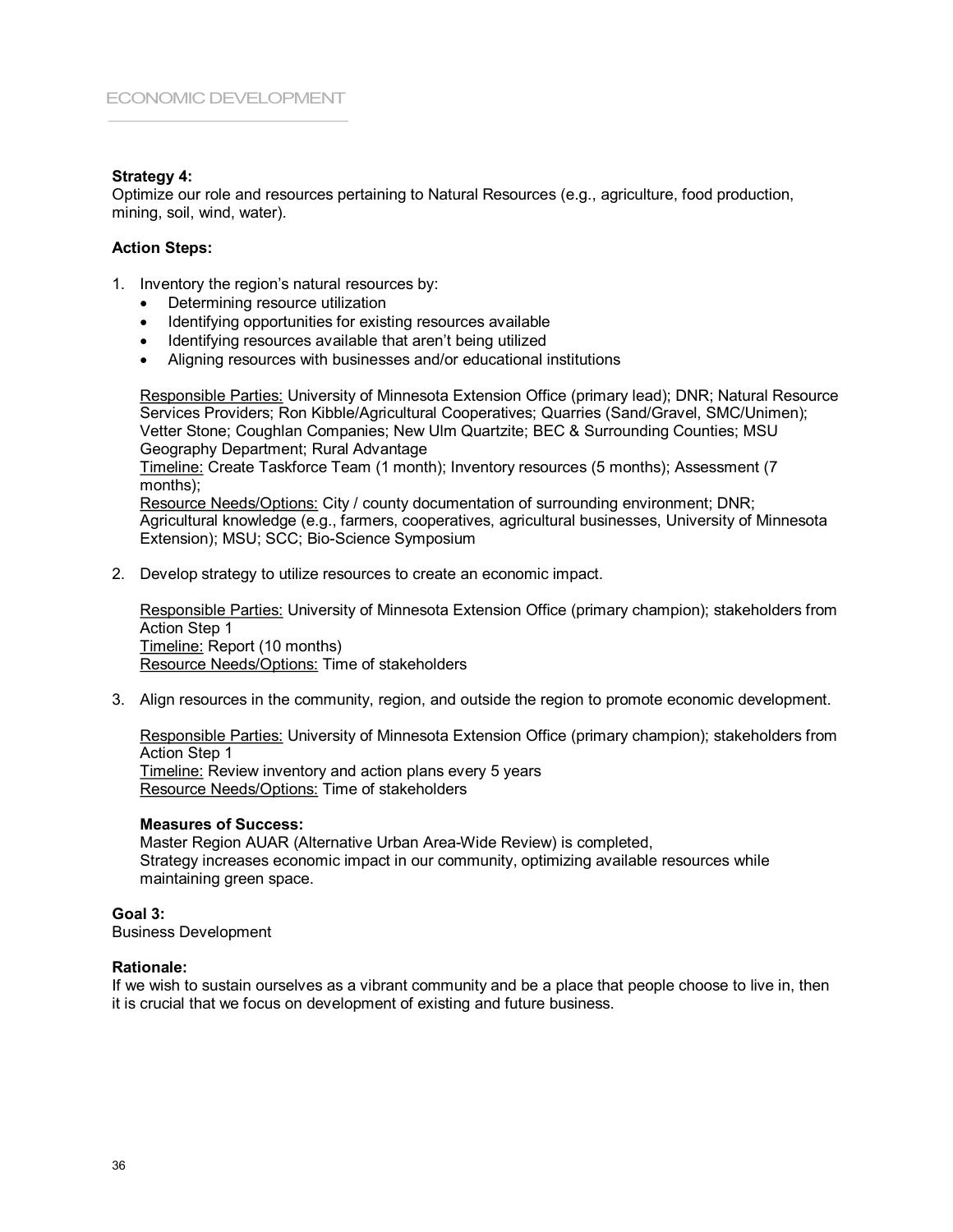**Strategy 1:** Identify existing examples and create additional innovative economic development products and practices.

#### **Action Steps:**

1. Mobilize the "equity community". Expand on the inventory list of region-wide assets that has already been created by GMED.

Responsible Parties: GMED (champion), attorney, accountant, banker, financial investors. A leader from the group needs to emerge from this group to carry the project beyond GMED. Timeline: Up to 18 months Resource Options:

2. Research the Angel Network model, as well as other innovative models.

Responsible Parties: GMED can facilitate the research. Timeline: Up to 18 months Resource Options:

3. Identify a team of leaders to move the model forward.

Responsible Parties: GMED Timeline: Up to 18 months Resource Options:

4. Identify what the service area is for the region.

Responsible Parties: GMED Timeline: Up to 18 months Resource Options:

5. Support, cultivate and nurture regional development efforts by coming together with other communities and develop pro-active steps to collaborate on projects and pooling resources. Explore whether GMED's Business Accelerator program can be linked with local resources including community development organizations. (Examples of these efforts would be demonstrated in Fairmont and Owatonna.)

Responsible Parties: RCEF, MSU, Region 9 Development Commission, South Central College, SBDC, GMED and various community representatives from non-profit and civic organizations Timeline: Up to 18 months Resource Options:

6. Identify business and industries that would best compliment the region's current portfolio.

Responsible Parties: GMED Timeline: Up to 18 months Resource Options:

## **Measures of Success:**

A functioning network of resources by the end of 2007.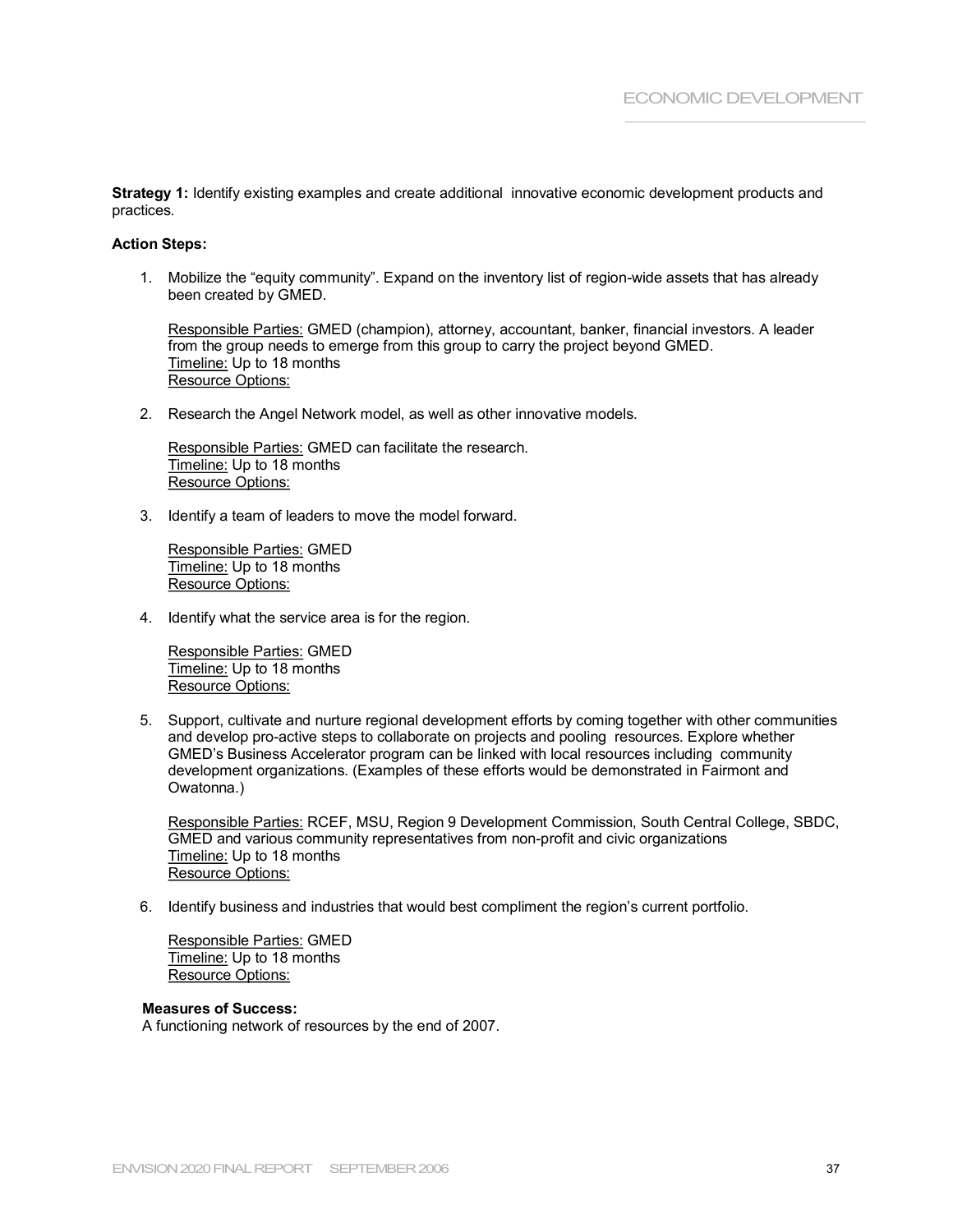# **Strategy 2:**

Enhance the ease of doing business in the region.

#### **Action Steps:**

1. Converse with municipalities re: zoning, infrastructure etc...for the purpose of self-educating & promoting cooperation for existing business & new business development.

Responsible Parties: GMED Timeline: 60 days from final Envision 2020 session to make contacts and schedule meetings. Resource Needs/Options: None required

2. Encourage resource partners in the Business Accelerator to help embed the model into the community by making several presentations, establishing a promotions plan. Possibly co-locate physical space.

Responsible Parties: GMED Timeline: Working agreement by July 2007 Resource Needs/Options: None

3. Inventory other resources and more efficiently/effectively make them available for emerging & start-up & entrepreneurial support.

Responsible Parties: GMED Timeline: August/September 2006 Resource Needs/Options: GMED time

4. Promote municipal collaboration, same access to this information at all locations.<sup>5</sup>

Responsible Parties: GMED Timeline: Ongoing Resource Needs/Options: GMED time

5. Movement of information - the pipeline for moving data & information (i.e., broadband access, a "portal").<sup>6</sup>

Responsible Parties: GMED Timeline: The Business Portal is set to launch by September 2006 Resource Needs/Options: None

#### **Measures of Success:**

A better sense of what local municipalities zoning & other regulations issues are as they pertain to doing business; A well-known, well-used model that has ownership by members of the "pipeline"; and A working agreement established and accepted that advances the ACT 2000 model.

<sup>&</sup>lt;sup>5</sup> Following through with the ACT 2000 Vision for Regional Cooperation.

 $6$  This issue is also addressed in the Livability KPA